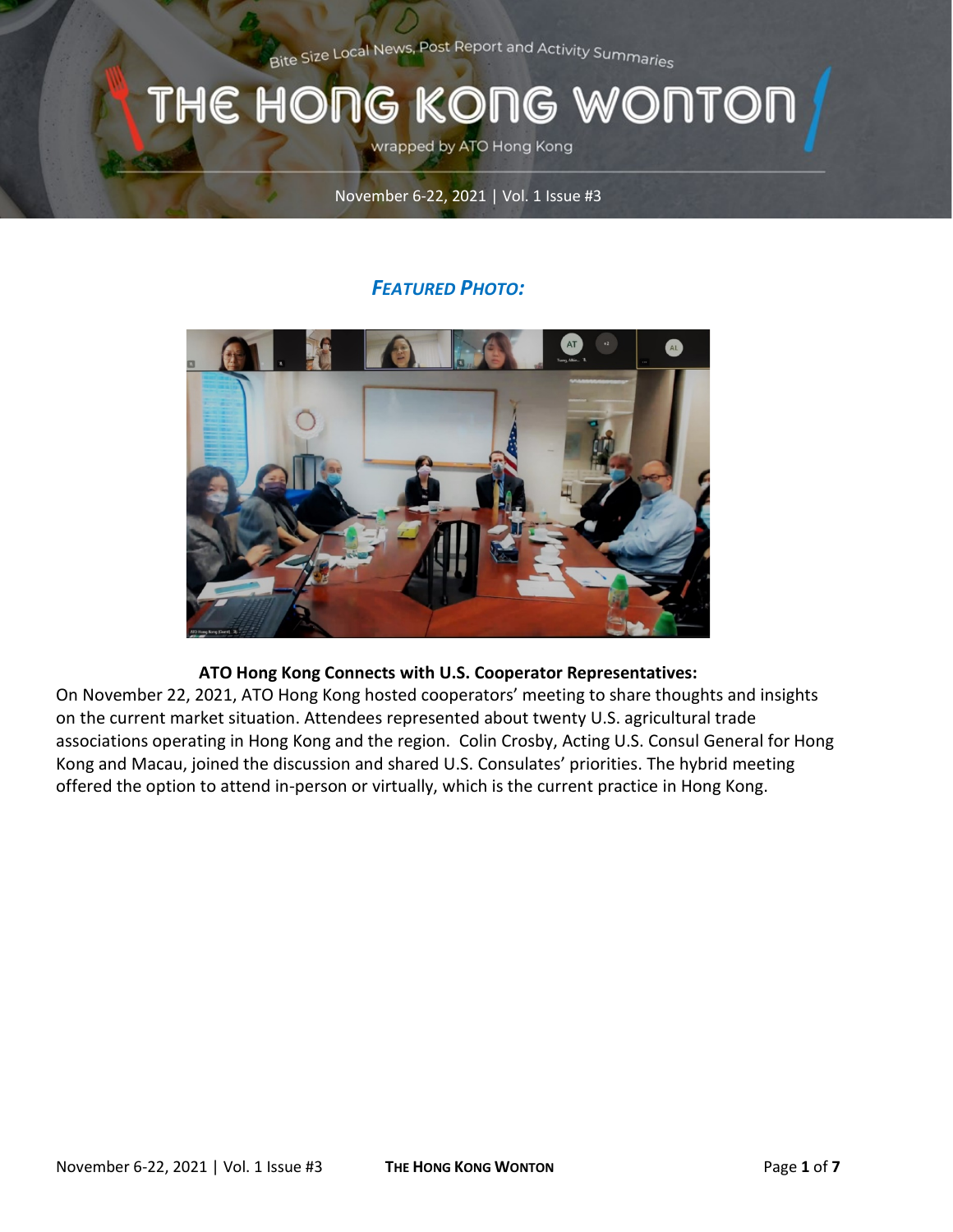## *ATTENTION U.S. EXPORTERS! HONG KONG BUYERS ARE LOOKING FOR:*

ATO maintains close contacts with buyers from Hong Kong and Macau. Currently Hong Kong buyers are seeking U.S. suppliers of the following products:

- Beef
- Dairy products
- Dried cherries
- Dried raspberries
- Dried blackberries

If you are interested in supplying these products, please contac[t ATOHongKong@usda.gov](mailto:ATOHongKong@usda.gov) provide your company information, contact person, and email address. We will connect you with interested buyers.

*OVERALL ECONOMY*

#### **Unemployment Rate Drops to 4.3 percent from August to October [\[The Standard,](https://www.thestandard.com.hk/breaking-news/section/4/183018/Unemployment-rate-drops-to-4.3-percent-in-August-to-October) November 16, 2021]**

Latest statistics show that Hong Kong's unemployment rate dropped to 4.3 percent from August to October. This is lower than the market expectation of 4.4 percent. Within the consumption and tourism-related sectors, the unemployment rate for food and beverage service activities declined 0.8 percent from the preceding three-month period to 7.7 percent in August – October 2021. Other sectors that showed more visible declines in the unemployment rate include decoration, repair and building maintenance sector and the arts, entertainment and recreation sector. Simon Wong Ka-wo, president of Hong Kong Federation of Restaurants and Related Trades, said the industry is lacking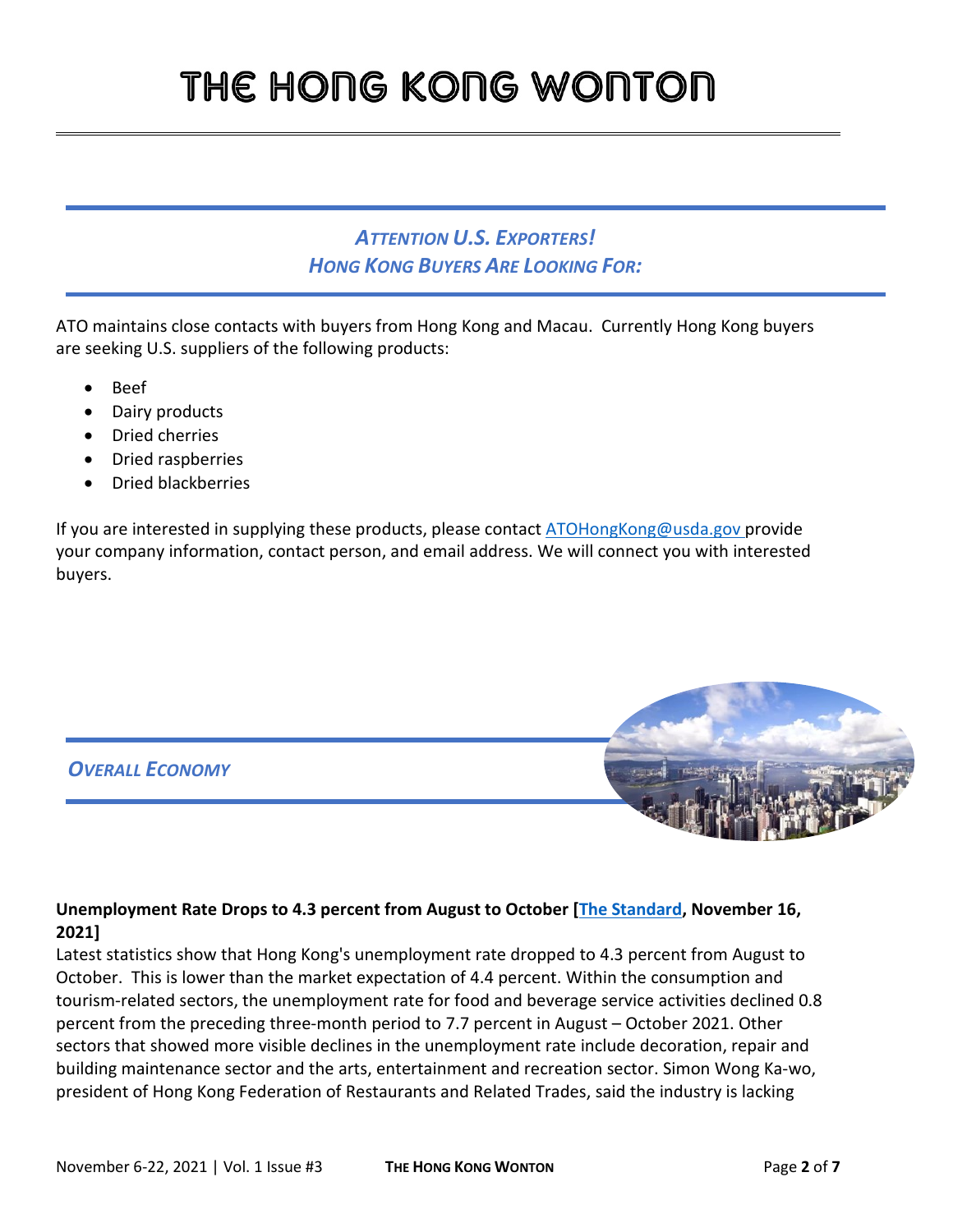manpower and are now "fighting over workers" due to the increased number of bookings and banquets. Secretary for Labor and Welfare, Law Chi-kwong, said the labor market should continue to improve, but the extent of improvement would depend on the pace of economic recovery.

*HOTELS, RESTAURANTS AND INSTITUTIONS*

# **2022 Menu Trends: "Local Exotics" are on the minds of hotels chefs, as is sustainable production, plant-based menu items and creative and health batched cocktails [Magazine – [HOTELSMag.com,](https://library.hotelsmag.com/publication/?m=18556&i=728169&p=106&ver=html5)**

### **November /December 2021 Issue]**

Fine vegan and vegetarian cuisine, exotic yet local cuisines, and all-day coffee are just some of the menu trends that hotels and resorts are gearing up to capture in 2022. The hotel F&B operators are seeing the need around the globe. **ATO Notes:** According a PricewaterhouseCoopers' March 2021 Survey, 34 percent of Hong Kong respondents "agreed" that they would include more plant-based food in their diet, while 18 percent "strongly agreed." In recent years, as demand for plant-based food has been growing, more F&B industry players are entering the market with innovative plant-based products to feed the city's hunger for a sustainable lifestyle.

### **Royal Caribbean Resumes Hong Kong Cruises After 21-day Ban Over Infected Crew Member [\[South](https://www.scmp.com/news/hong-kong/hong-kong-economy/article/3155709/coronavirus-royal-caribbean-resume-hong-kong)  [China Morning Post,](https://www.scmp.com/news/hong-kong/hong-kong-economy/article/3155709/coronavirus-royal-caribbean-resume-hong-kong) November 11, 2021]**

Royal Caribbean International resumed ["cruises to nowhere"](https://www.scmp.com/news/hong-kong/hong-kong-economy/article/3147214/operator-hong-kongs-cruises-nowhere-lobby-higher?module=inline&pgtype=article) from Hong Kong, marking the end of a 21-day suspension imposed on the multinational operator over a crew member testing re-positive for COVID-19. **ATO Notes:** Hong Kong has kept Covid-19 cases and related deaths to a minimum but has maintained stringent restrictions in the hope to reopen borders with mainland China.

### **Chief Bar Owner Claims Businesses are Paying the Price for Customers who Refuse to Comply with Pandemic Measures [\[South China Morning Post,](https://www.scmp.com/news/hong-kong/politics/article/3155984/coronavirus-hong-kongs-bars-and-restaurants-being-unfairly) November 14, 2021]**

Allan Zeman, chairman of the Lan Kwai Fong Group which operates one of the most popular nightlife districts in Hong Kong, claimed that city's bars and restaurants are being unfairly punished because some customers refuse to comply with measures to control the spread of COVID-19. He stated the government should warn businesses before they are penalized and forced to close for 14 days. **ATO**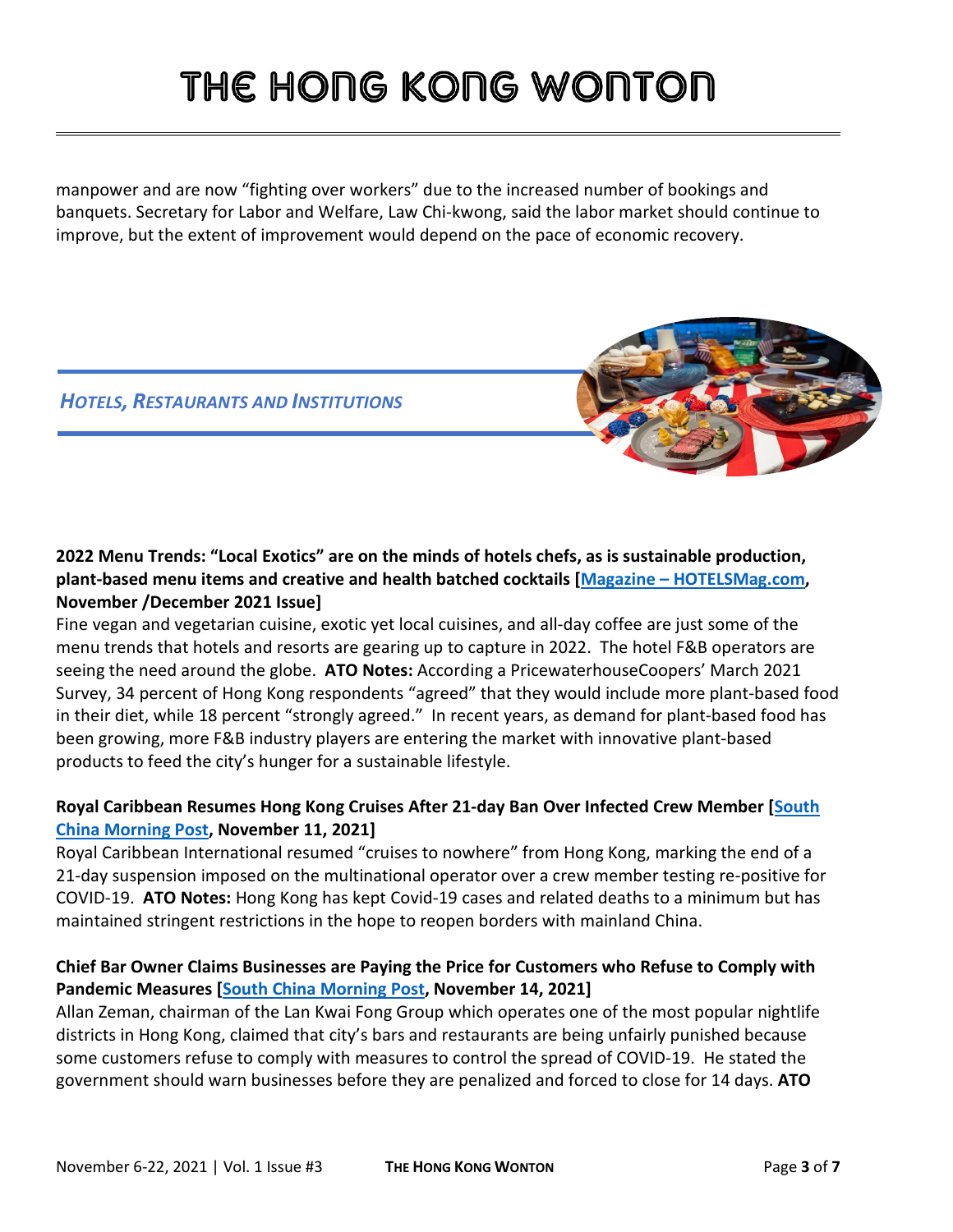**Notes:** The hospitality industry is urging the government to review current COVID-19 rules to facilitate fairer operations of these businesses.

### **Wedding Banquets Thrive as Government's Social Distancing Restrictions Continue to Relax, but Restaurants are Short on Labor [\[Oriental Daily,](https://orientaldaily.on.cc/content/%E8%A6%81%E8%81%9E%E6%B8%AF%E8%81%9E/odn-20211115-1115_00176_021/%E9%80%90%E6%AD%A5%E8%A7%A3%E7%A6%81%E6%93%BA%E9%85%92%E5%8D%87%E6%BA%AB--%E6%8B%96%E8%BF%91%E5%85%A9%E5%B9%B4%E7%B5%82%E5%8F%AF%E7%B5%90%E5%A9%9A) November 15, 2021]**

In late September, the government relaxed the social distancing restriction in restaurants allowing banquets up to 240 people under specific COVID control requirements for staff and guests. The change in the policy prompted couples to host their long-awaited banquets. A wedding planner says number of confirmed wedding banquets in November and January surged, and she already has received over 100 inquiries for weddings in 2022. The Chairman of the Association for Hong Kong Catering Services Management Ltd believes the situation will lead to increase in restaurant sales, but the shortage of wait staff and kitchen staff, as some of them left the industry during the pandemic, poses an ongoing challenge to operations. Despite the 38 percent wage increase for part-time hotel wait staff and over 10 percent wage increase for staff in some Chinese restaurants, the industry is still 20 percent short in workers. **ATO notes:** Foodservice leaders commented that catering workers now desire flexibility in working hours which has prompted some of them to switch to other professions such food delivery service. In addition, bringing additional kitchen labor from abroad is not easy as visa applications depend on the level of chef expertise.

#### **What caused Hong Kong's Foodpanda Riders to Go on Strike? Long Waiting Times, Pay Cuts and Order System among Grievances [\[South China Morning Post,](https://www.scmp.com/news/hong-kong/transport/article/3156153/what-caused-hong-kongs-foodpanda-riders-go-strike-long?module=perpetual_scroll&pgtype=article&campaign=3156153) November 15, 2021]**

Hundreds of Hong Kong workers from Foodpanda, a major online food delivery platform, protested over the weekend for reasons including long waiting times at restaurants and inability to cancel orders, reduced earnings, and expanded delivery zones. The worker who helped organize the protest stated that his earning has decreased from about \$167 per day to \$90, due to the company cutting fees and expanding delivery zones. Food delivery companies including Foodpanda and Deliveroo have seen tremendous growth during the pandemic. Workers joined these companies hoping for good wage and schedule flexibility. They are considered independent workers and include members of the city's ethnic minority communities from Pakistan, India and Nepal. Foodpanda has said it has reinvested money into higher peak service fees, allowing more workers to earn more during peak hours. One worker who has joined the strike said only those who get those shifts that they want will be earning the most. A worker who did not participate in the strike said he was harassed when he tried to go to work. He also experienced a decrease in wages but can only accept the cut as it has been hard to find other jobs. **ATO notes:** On November 18, the strike ended as workers and Foodpanda came to agreement. A worker representative said that while the settlement is not perfect, the company has expressed willingness to improve the situation and has addressed some of their concerns [\(source article\)](https://news.rthk.hk/rthk/ch/component/k2/1620457-20211118.htm?spTabChangeable=0). A California Wine Fair is running in November 2021 and is expected to run for another two months.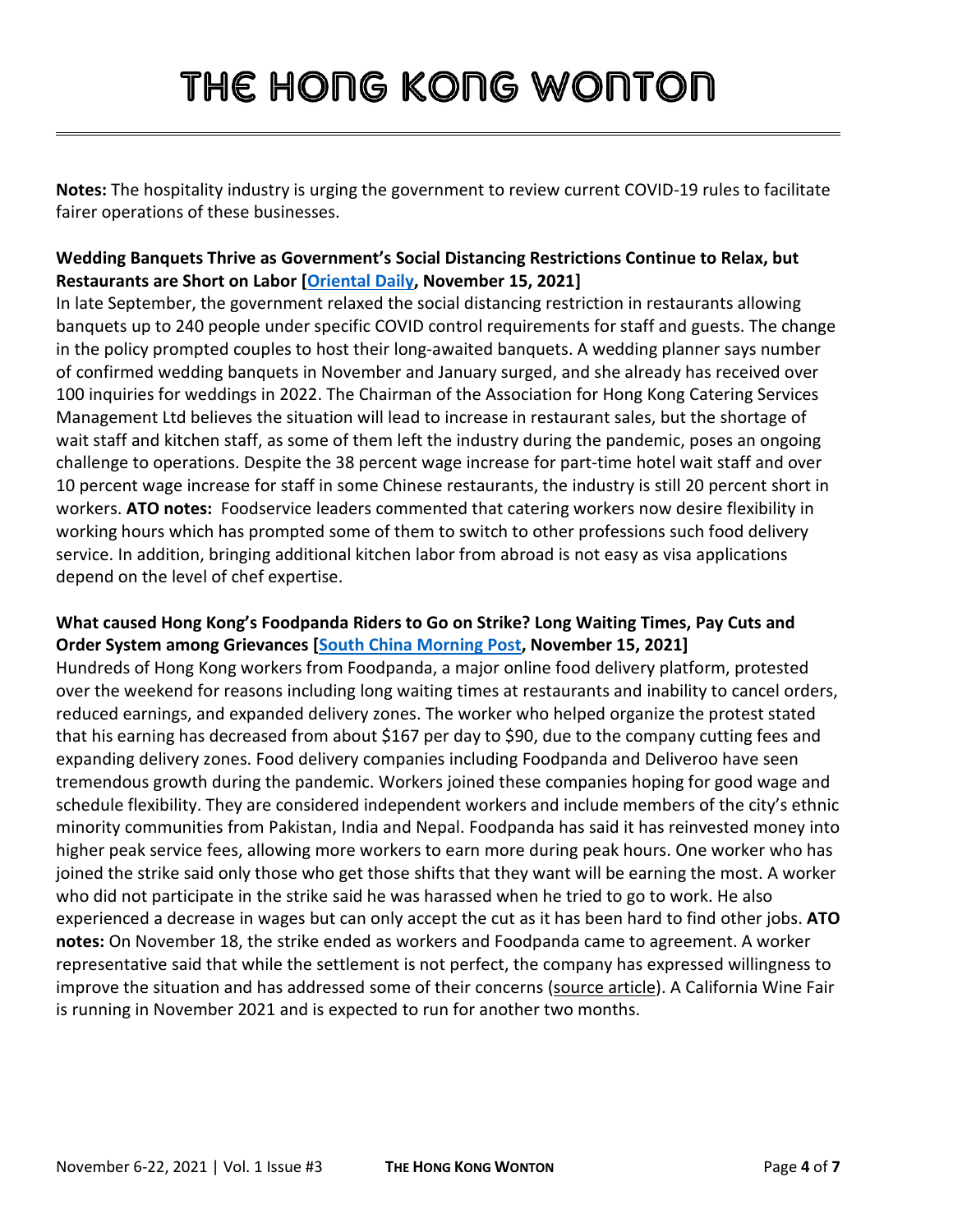#### *RETAIL*



**Major Retailer Launches Rice Donation Charity Program [\[The Standard,](https://gcc02.safelinks.protection.outlook.com/?url=https%3A%2F%2Fwww.thestandard.com.hk%2Fbreaking-news%2Fsection%2F4%2F183016%2FWellcome-launches-Rice-Donation-Charity-Programme-to-raise-HKD%245-million-for-Foodlink&data=04%7C01%7CLeungAY%40state.gov%7C2c29734d90864fc068b708d9a97376ab%7C66cf50745afe48d1a691a12b2121f44b%7C0%7C0%7C637727135636842222%7CUnknown%7CTWFpbGZsb3d8eyJWIjoiMC4wLjAwMDAiLCJQIjoiV2luMzIiLCJBTiI6Ik1haWwiLCJXVCI6Mn0%3D%7C3000&sdata=xDPCxZBgtdxBBGn4ZfgHVHufn2BiKZ8dl%2Fh%2BI8E5U0w%3D&reserved=0) November 17, 2021]**  Wellcome, a local supermarket giant, launched a 'Rice Donation Charity Program' in Hong Kong and Macau. Aiming to raise \$641,000 within 365 days, Wellcome kick-started the program by donating \$385,000 to Foodlink Foundation, a charitable organization that provides meals to the elderly, the homeless and low-income families. **ATO Notes:** Wellcome is a member of DFI Retail Group and one of the two largest supermarket chains in Hong Kong with a footprint of over 280 stores. ATO Hong Kong has been in collaborations with Wellcome on various promotional activities highlighting U.S. foods and beverages.

### **The Consumer Council Tested 33 Samples of Peanuts and Tree Nuts; 5 Samples Tested High in Sugar and Sodium [\[RTHK News,](https://news.rthk.hk/rthk/ch/component/k2/1619836-20211115.htm) November 15, 2021]**

The Consumer Council releases test results on 33 samples of peanuts and tree nuts bought in local retail outlets. Five samples were tested to have high sugar and high sodium (due to added sugar and salt) with amounts exceeding the guideline, and six samples were found with variances in nutrition labels and test results exceeding the tolerance limits stated by the authority's technical guidance. Over 90 percent of the tested products were high in fat, but those fats are beneficial to health. Among the types, walnuts on average have been tested to have the highest content of omega-3 fatty acids. The Consume Council's platform advised consumers to avoid frequent consumption of high amount of added oil, sugar, and salt, and control quantity to prevent weight-related health problems [\(source](https://www.consumer.org.hk/tc/media-library/image/i-541-peanuts-nuts)  [article\)](https://www.consumer.org.hk/tc/media-library/image/i-541-peanuts-nuts). **ATO notes:** The United States is the leading supplier of tree nuts to Hong Kong since 2007. Top items are pistachios and almonds. In the past five years, an average of over 80 percent of the imported volume of U.S. tree nuts were re-exported to other markets. The local demand for tree nuts is also strong, especially during Chinese New Year as consumers purchase tree nuts for gifting and snacking.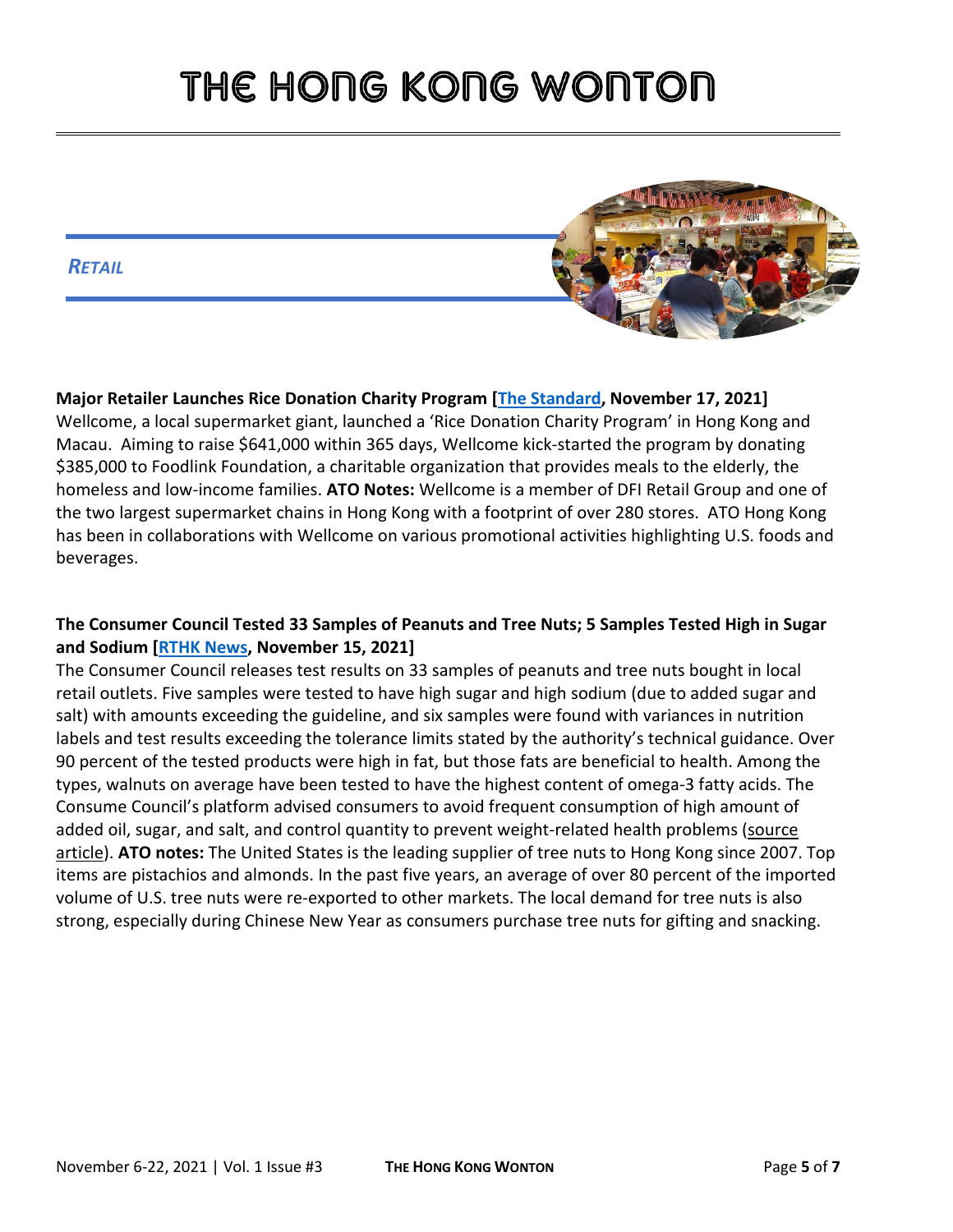*TRADE*



### **Hong Kong Detects COVID-19 Virus on Frozen Seafood Imports from Malaysia [\[Gain Report,](https://www.fas.usda.gov/data/hong-kong-hong-kong-detects-covid-19-virus-frozen-seafood-imports-malaysia) November 08, 2021]**

Hong Kong authorities reported a detection of COVID-19 virus on slice surface and its inner packaging of imported frozen cuttlefish from Malaysia. The shipment was not allowed to be distributed before test result was available and was then disposed upon confirmation of positive test result. Hong Kong has launched random and intelligence-based precautionary COVID-19 testing on imported chilled and frozen foods since mid-2020. Another finding happened in August of this year concerning three seafood shipments from Indonesia. As of October 2021, Hong Kong has collected and tested over 20,000 samples of foods and their packaging for the COVID-19 virus. **ATO Notes:** In January – September 2021, Hong Kong imported a total of \$2.6 billion worth of seafood products from the world with China as the largest supplier taking up 36 percent of the market. The United States holds 2 percent of the market contributing \$60 million. Malaysia is not a significant supplier, during the first nine months of 2021, seafood exports to Hong Kong were negligible.

### **ATO Hong Kong and Washington State Work Together to Lift Hong Kong's ban on Oysters from Samish Bay [\[Gain Report,](https://gcc02.safelinks.protection.outlook.com/?url=https%3A%2F%2Fwww.fas.usda.gov%2Fdata%2Fhong-kong-hong-kong-lifts-ban-oysters-samish-bay-washington-state&data=04%7C01%7CCleverJA%40state.gov%7C7e3235c6807e4849200708d9ae398f57%7C66cf50745afe48d1a691a12b2121f44b%7C0%7C0%7C637732384502200601%7CUnknown%7CTWFpbGZsb3d8eyJWIjoiMC4wLjAwMDAiLCJQIjoiV2luMzIiLCJBTiI6Ik1haWwiLCJXVCI6Mn0%3D%7C3000&sdata=kVXXC0%2FxQbjYpxnJ6o9RcyVpv%2FKWZVvcgD%2BQ6JWg4jA%3D&reserved=0) November 16, 2021]**

Effective November 12, 2021, U.S. growers in Samish Bay, Washington, will once again be able to ship ready-to-eat oysters to the Hong Kong market. The Hong Kong government imposed a ban on U.S. shipments in July 2021 following a U.S. closure and recall of oysters shipped from the area citing bacterial concerns. When environmental conditions improved and Washington state health authorities re-opened the growing area on October 1, the Agricultural Trade Office worked on their behalf to engage Hong Kong officials to lift the ban. This collaborative effort re-opened U.S. trade to Hong Kong valued at \$3.5 million in FY2021. **ATO Notes:** The United States is the fourth largest supplier of fresh/chilled/frozen oysters to Hong Kong. From January – September 2021, Hong Kong imported \$3.3 million worth of U.S. oysters, a 9 percent rise compared to the same period last year. However, over the last two years, the market share dropped slightly from 11 percent to 9 percent during the same time frame. The temporary trade suspension this summer can account for the drop in U.S. market share.

### **Washington State Holds Virtual Trade Mission Highlighting Alcoholic Beverages [\[Washington State](https://agr.wa.gov/departments/business-and-marketing-support/international/activities)  [Department of Agriculture,](https://agr.wa.gov/departments/business-and-marketing-support/international/activities) November 16, 2021]**